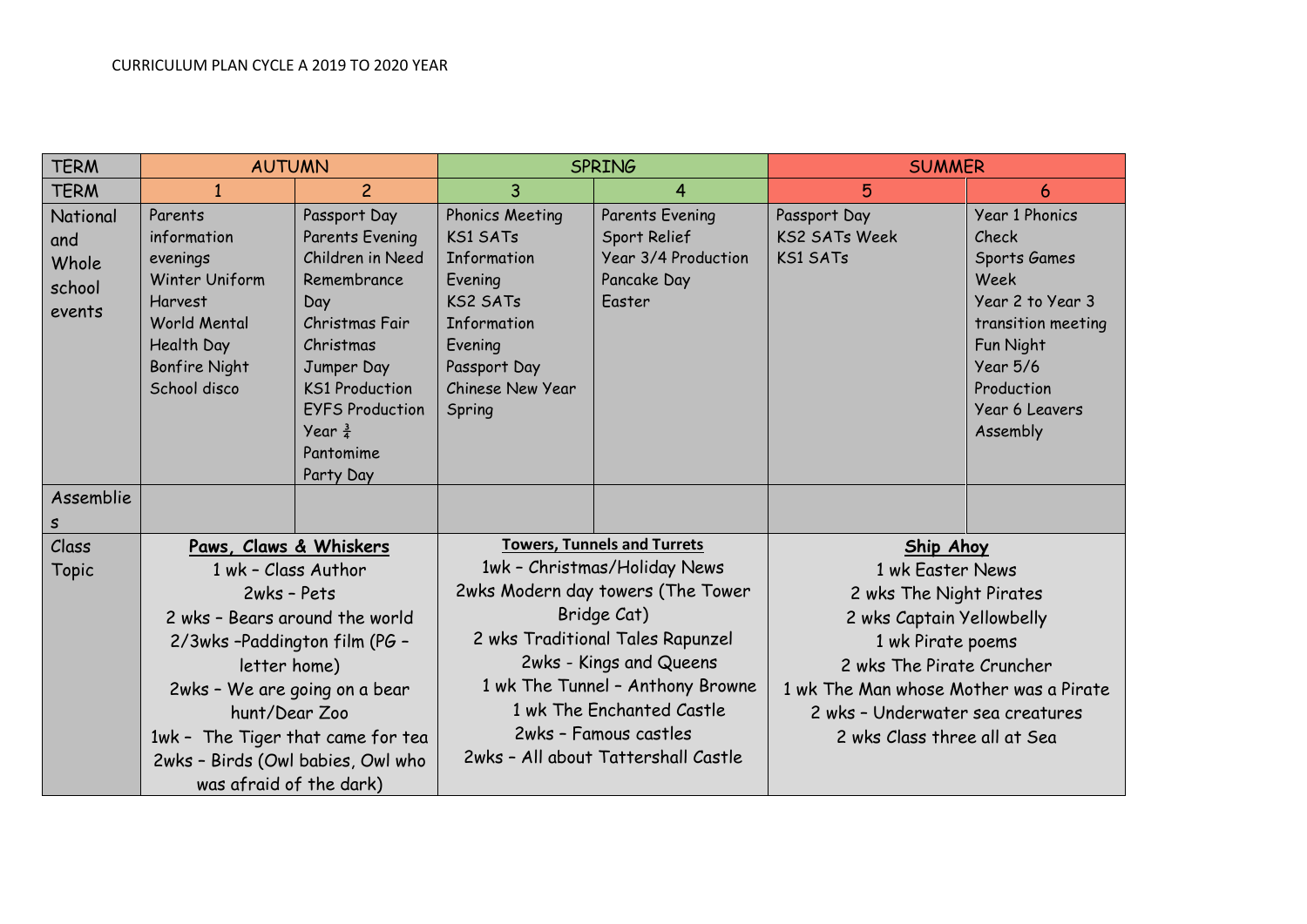|                                | Dear Zoo (Not in 2019 as studied<br>in 2018)                                                                                                                                                                                            | The leaning tower of Pisa?<br>Eifel Tower                                                                                                                                                                                                                                                                             |                                                                                                                                                                                                    |                                                                            |
|--------------------------------|-----------------------------------------------------------------------------------------------------------------------------------------------------------------------------------------------------------------------------------------|-----------------------------------------------------------------------------------------------------------------------------------------------------------------------------------------------------------------------------------------------------------------------------------------------------------------------|----------------------------------------------------------------------------------------------------------------------------------------------------------------------------------------------------|----------------------------------------------------------------------------|
| Hook                           | Bring in a Pet/visit from a vet -<br>sitting in a box what is it? In<br>assembly?<br>Or<br>Zoo Lab/animals                                                                                                                              | A dressing up of Kings and Queens -<br>(Friday of the first week) spend the<br>day exploring towers, tunnels and<br>turrets) Create a massive cardboard<br>castle outside<br>Trip to castle Rising at the end of the<br>term<br>A key arrives and the children need to<br>think about where the key has come<br>from? | (Pirates)<br>Pirate ship in a bottle  Aha! Me<br>hearties, come join us abroad The Pirate<br>Ship!<br><b>CBeebies and Swashbuckle</b>                                                              |                                                                            |
| Key<br>Outlook                 | Enterprise Outlook<br>Generate ideas<br>- Present information<br>To design an advertisement for<br>the Christmas play                                                                                                                   | Global<br><b>British Values</b><br>Queen Elizabeth 11                                                                                                                                                                                                                                                                 | <b>Creative Outlook</b>                                                                                                                                                                            | <b>Healthy Outlook</b><br>Sports week<br>including health<br>and wellbeing |
| Key<br>Subject                 | Science - Animals and humans                                                                                                                                                                                                            | History                                                                                                                                                                                                                                                                                                               |                                                                                                                                                                                                    | Art/Geography                                                              |
| English<br>(Writing<br>Genres) | Holiday News (Recount)<br>Narrative - Description-<br>(Paddington bear in London)<br>Poem- Free verse (bears) Brown<br>bear, Brown Bear, What do you see<br>Narrative- stories with repeating<br>phrase (We're going on a bear<br>hunt) | Fact files - Kings and Queens - Queen<br>Elizabeth 11<br>Queen Victoria<br>Non-fiction - linked to Kings and<br>queens<br>Anthony Brown - 'the Tunnel'<br>Newspaper reports - Rapunzel stuck in<br>her tower                                                                                                          | Recount (Trip)<br>Poetry - examples of different types of<br>poems - acrostic<br>Stories Linked to adventures (2weeks)-<br>plan and write our own adventure story.<br>1 week - sea adventure story |                                                                            |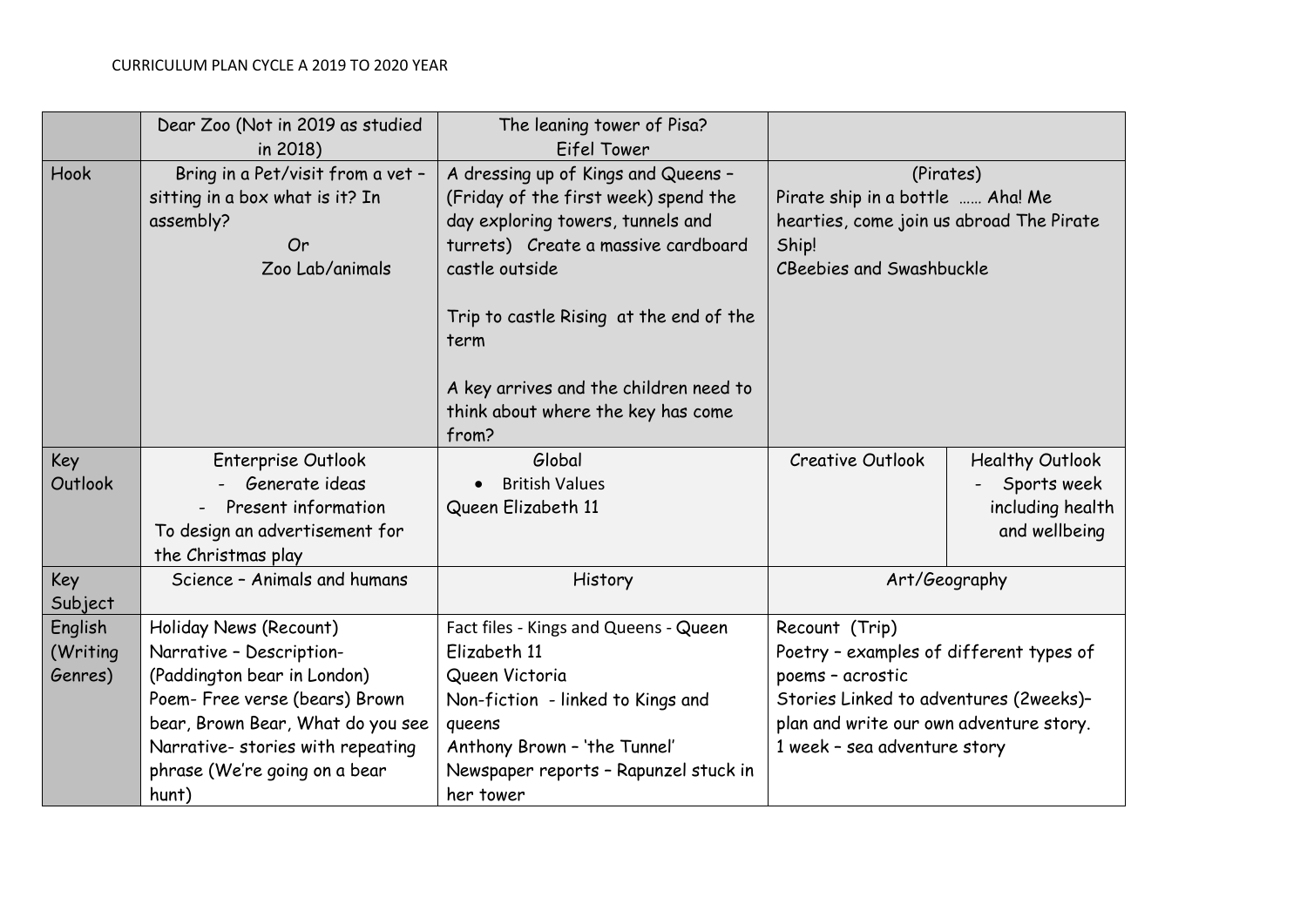|                               | Non-fiction - Bears around the<br>world                                                                                                                                                                                                                                     |                                                                                                                  | Non-fiction - Pirate theme - Redbeard,<br>bluebeard and Blackbeard. Letter for or<br>against being a pirate<br>Underwater sea creatures: Explore non-<br>fiction texts, gather information and<br>create fact files about sea creatures. |          |
|-------------------------------|-----------------------------------------------------------------------------------------------------------------------------------------------------------------------------------------------------------------------------------------------------------------------------|------------------------------------------------------------------------------------------------------------------|------------------------------------------------------------------------------------------------------------------------------------------------------------------------------------------------------------------------------------------|----------|
| English<br>(Quality<br>Texts) | We're going on a bear hunt<br>The Tower Bridge Cat - Tee Dobson<br>A book of Bears - Katie Viggers<br>The Tunnel - Anthony Brown<br>Paddington<br>Brown bear, Brown Bear, What do<br>you see<br>Owl babies<br>Owl afraid of the dark<br>A tiger that came for tea<br>Pets - |                                                                                                                  | The night pirates<br>Captain Yellow belly<br>A new home for a pirate<br>Class three all at sea<br>Pirate Pete<br>Pirate Cruncher<br><b>Salty Dogs</b><br>Pirate school - Just a bit of wind                                              |          |
| Mathemat<br>ics               | 5 Big Ideas<br>Coherence<br>Representation and<br>Structure<br><b>Mathematical Thinking</b><br>$\bullet$<br>Fluency<br>Variation                                                                                                                                            | 5 Big Ideas<br>Coherence<br>Representation and Structure<br><b>Mathematical Thinking</b><br>Fluency<br>Variation | 5 Big Ideas<br>Coherence<br>Representation and Structure<br><b>Mathematical Thinking</b><br>Fluency<br>Variation                                                                                                                         |          |
| Maths<br>Reception            | Refer to EYFS curriculum overview                                                                                                                                                                                                                                           |                                                                                                                  |                                                                                                                                                                                                                                          |          |
| Maths Y1                      | Autumn 1<br>Wk 1 - Counting to 10                                                                                                                                                                                                                                           | Spring 1<br>Wk 1 - Counting to 20 and Place value                                                                | Summer 1                                                                                                                                                                                                                                 | Summer 2 |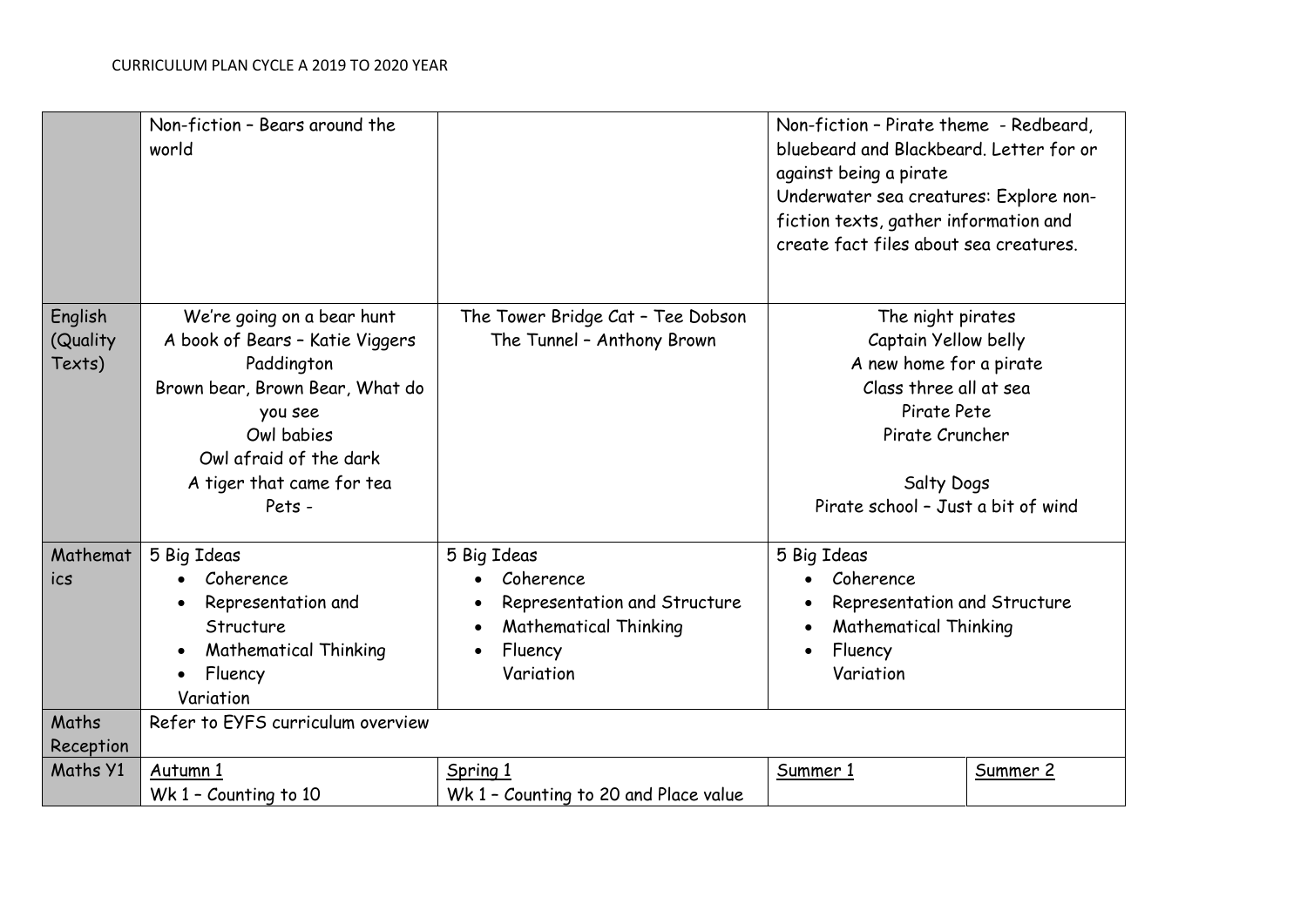| Wk 2 - Compare                    | Wk 2 - Compare, Order and pattern     | Wk 1 - Telling the      | Wk 1 - Simple     |
|-----------------------------------|---------------------------------------|-------------------------|-------------------|
| Wk 3 - Order and Pattern and Put  | and Put on your thinking caps!        | time to the hour and    | picture graphs,   |
| on your thinking caps!            | Wk 3 - Ways to add and Ways to        | Telling the time to the | More picture      |
| Wk 4 - Making number bonds and    | subtract                              | half hour.              | graphs and Put on |
| Put on your thinking caps!        | Wk 4 - Ways to subtract               | Wk 2 - Put on your      | your thinking     |
| Wk 5 - Ways to add, and Making    | Wk 5 - Solving word problems          | thinking caps!          | caps!             |
| addition stories.                 | Wk 6 - Put on your thinking caps!     | Wk 3 - Adding the       | $Wk 2 - 2D$       |
| Wk 6 - Solving word problems and  | Spring 2                              | same number             | Shapes            |
| Put on your thinking caps!        | Wk 1 - Comparing two things,          | Wk 4 - Sharing equally  | $Wk$ 3 - 3D       |
| Wk 7 - Ways to subtract and       | Comparing more things and Using a     | Wk 5 - Counting         | Shapes            |
| making subtraction stories.       | start line.                           | numbers to 100          | $Wk$ 4 - Flat     |
| Autumn 2                          | Wk 2 - Measuring things, Finding      | Wk 6 - Place value      | surfaces and Put  |
| Wk 1 - Solving word problems and  | lengths in units and Put on your      | Wk 7 - Comparing,       | on your thinking  |
| Making a family of number         | thinking caps!                        | order and pattern       | caps!             |
| sentences                         | Wk 3 - Counting to 40 and Place value |                         | Wk 5 - Getting    |
| Wk 2 - Put on your thinking caps! | Wk 4 - Comparing, order and pattern   |                         | to know our       |
| Wk 3 - Seeing shapes in things    | and Adding three numbers              |                         | money and         |
| around us and Making pictures     | Wk 5 - Mental addition                |                         | exchanging        |
| from shapes.                      | Wk 6 - Mental subtraction             |                         | money             |
| Wk 4 - Getting to know shapes,    |                                       |                         | $Wk 6 - Let's$    |
| Straight lines and curves and Put |                                       |                         | Explore!          |
| on your thinking caps!            |                                       |                         | Wk 7 - Work out   |
| Wk 5 - Getting to know patterns,  |                                       |                         | the amount of     |
| Making more patterns, Making      |                                       |                         | money and Put on  |
| patterns and Put on your thinking |                                       |                         | your thinking     |
| caps!                             |                                       |                         | caps!             |
| Wk 6 - Comparing things and       |                                       |                         |                   |
| Finding the masses of things.     |                                       |                         |                   |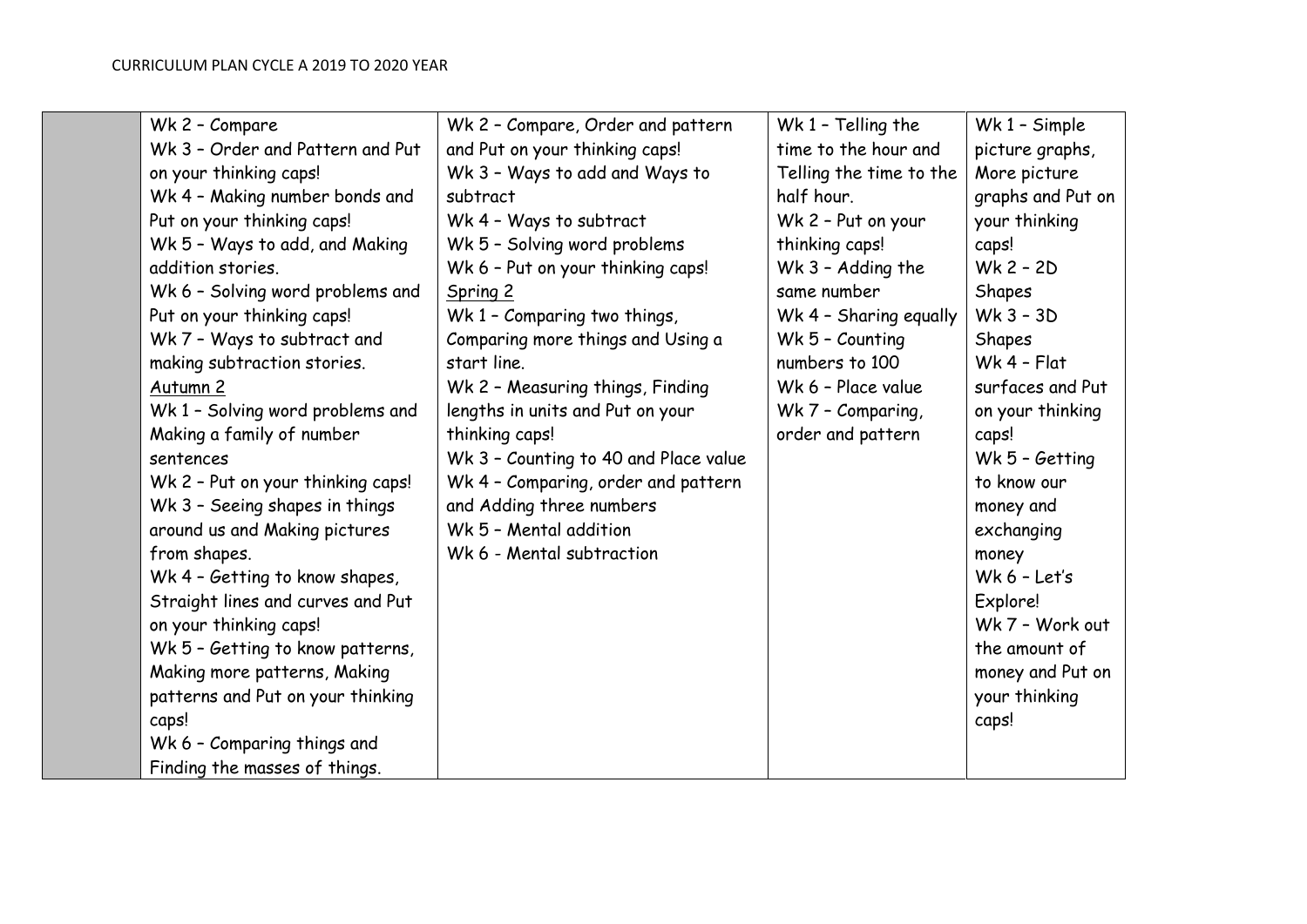|          | Wk 7 - Let's Explore! Finding mass          |                                         |                         |                    |
|----------|---------------------------------------------|-----------------------------------------|-------------------------|--------------------|
|          | in units and Put on your thinking           |                                         |                         |                    |
|          | caps!                                       |                                         |                         |                    |
|          | Wk 8 - Knowing ordinal numbers,             |                                         |                         |                    |
|          | naming left and right positions and         |                                         |                         |                    |
|          | Put on your thinking caps!                  |                                         |                         |                    |
| Maths Y2 | Autumn 1                                    | Spring 1                                | Summer 1                | Summer 2           |
|          | Wk 1 - Odd and even numbers,                | Wk 1 - Division and Put on your         | Wk 1 - The minute       | Wk 1 - Simple      |
|          | patterns, 10 more / 10 less,                | thinking caps!                          | hand and Reading and    | word problems 1    |
|          | sequences.                                  | Wk 2 - Multiplying by 5: skip-counting, | writing the time        | numbers just up    |
|          | Wk 2 - Simple Addition and More             | Multiplying by 5: using dot paper,      | Wk 2 - Learning a.m.    | to 100, Simple     |
|          | Addition                                    | Multiplying by 10: skip counting and    | and p.m., Time taken in | word problems      |
|          | Wk 3 - Simple Subtraction and               | using dot paper.                        | hours and minutes, Put  | 2numbers just up   |
|          | More Subtraction                            | Wk 3 - Division only for 2x, 3x, 5x and | on your thinking caps!  | to 100, Simple     |
|          | Wk 4 - Solving word problems, Put           | 10x tables, Put on your thinking caps!  | And compare and         | word problems 3    |
|          | on your Thinking Caps and Review 4          | And review 3!                           | sequence intervals of   | numbers just up    |
|          | Wk 5 - Mental addition and mental           | Wk 4 - Multiplication only 2x, 3x, 5x,  | time.                   | to 100, and Two    |
|          | subtraction                                 | 10x tables and Division 2x, 3x, 5x, 10x | Wk 3 - Measuring in     | step word          |
|          |                                             | tables.                                 |                         | problems           |
|          | Wk 6 - Simple addition and more<br>addition |                                         | kilograms, Comparing    |                    |
|          |                                             | Wk 5 - Shape                            | masses in kilograms     | numbers just to    |
|          | Wk 7 - Simple subtraction, more             | Wk 6 - Measuring in metres and          | and Measuring in        | 100.               |
|          | subtraction and Put on your                 | comparing lengths in metres             | grams - weighing        | Wk 2 - Addition    |
|          | thinking caps!                              | Spring 2                                | scales and SATs         | and Subtraction    |
|          | Autumn 2                                    | Wk 1 - Measuring in centimetres,        | questions               | of mass,           |
|          | Wk 1 - Mental addition up to 100            | comparing lengths in centimetres,       | Wk 4 - Fractions and    | Multiplication and |
|          | and mental subtraction up to 100            | addition and subtraction of length,     | Reading picture         | division of mass   |
|          | Wk 2 - Adding the same number               | multiplication and division of length   | graphs.                 | and Put on your    |
|          | and making up multiplication                | and Put on your thinking caps!          | Wk 5 - Maths Revision   | thinking caps!     |
|          | stories                                     |                                         | Week                    |                    |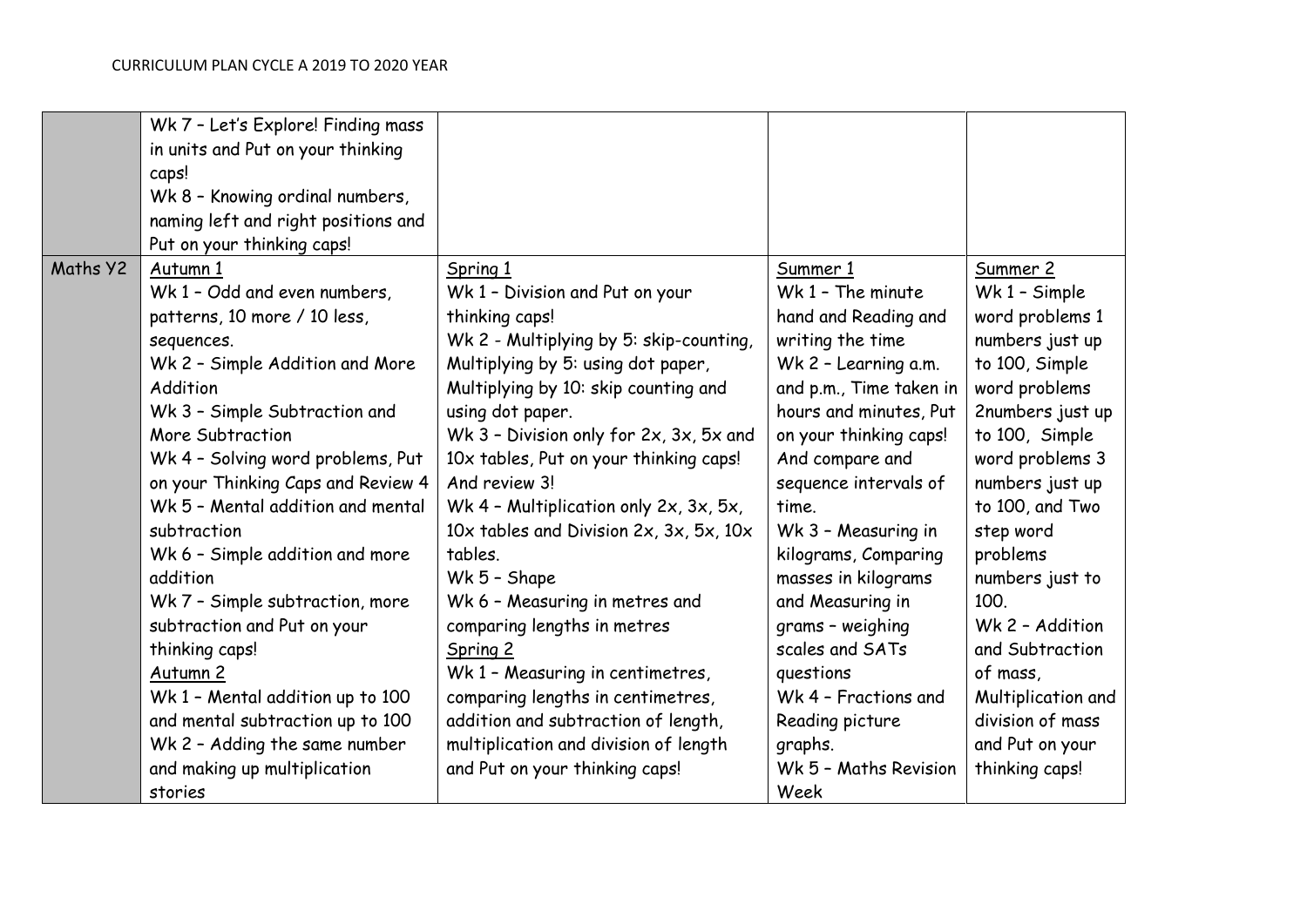|         | Wk 3 - Solving word problems,<br>putting on your thinking caps! And<br>Review 5<br>Wk 4 - How to multiply, How to<br>divide and put on your thinking<br>caps!<br>Wk 5 - Multiplying by 2: skip-<br>counting, Multiplying by 2: using<br>dot paper, Multiplying by 3: skip<br>counting and Multiplying by 3:<br>using dot paper.<br>Wk 6 - Sharing equally, Finding the<br>number of groups and Put on your<br>thinking caps!<br>Wk 7 - Review, SATs practice,<br>review column addition and<br>subtraction | Wk 2 - Getting to know our money,<br>Exchanging moneyand Let's Explore!<br>Wk 3 - Work out the amount of money,<br>combine amounts to make a particular<br>value, find different combinations of<br>coins that equal the same amount and<br>Put on your thinking caps!<br>Wk 4 - Adding and subtracting in<br>pence, Adding and subtraction in<br>pounds and Solving word problems.<br>Wk 5 - Solving word problems and<br>Revision 2.<br>Wk 6 - Counting pounds and pence,<br>Word problems only up to £100 and<br>Put on your thinking caps! Review 4 | Wk 6 - Making picture<br>graphs, More graphs<br>and Put on your<br>thinking caps! | Wk 3 - Getting<br>to know volume,<br>Measuring in<br>litres and<br>Addition and<br>subtraction of<br>volumes.<br>Wk 4 -<br>Multiplication and<br>division of<br>volumes, and Put<br>on your thinking<br>caps!<br>Wk 5 - Right<br>angles. |
|---------|------------------------------------------------------------------------------------------------------------------------------------------------------------------------------------------------------------------------------------------------------------------------------------------------------------------------------------------------------------------------------------------------------------------------------------------------------------------------------------------------------------|---------------------------------------------------------------------------------------------------------------------------------------------------------------------------------------------------------------------------------------------------------------------------------------------------------------------------------------------------------------------------------------------------------------------------------------------------------------------------------------------------------------------------------------------------------|-----------------------------------------------------------------------------------|------------------------------------------------------------------------------------------------------------------------------------------------------------------------------------------------------------------------------------------|
| Science | Animals and humans (Y1)<br>Pupils should be taught to:<br>identify and name a variety of<br>common animals including fish,<br>amphibians, reptiles, birds and<br>mammals<br>identify and name a variety of<br>common animals that are<br>carnivores, herbivores and<br>omnivores<br>describe and compare the<br>structure of a variety of                                                                                                                                                                  | Everyday materials (Yr1)<br>Pupils should be taught to:<br>distinguish between an object and<br>the material from which it is made<br>identify and name a variety of<br>$\bullet$<br>everyday materials, including wood,<br>plastic, glass, metal, water, and<br>rock<br>describe the simple physical<br>properties of a variety of everyday<br>materials                                                                                                                                                                                               |                                                                                   |                                                                                                                                                                                                                                          |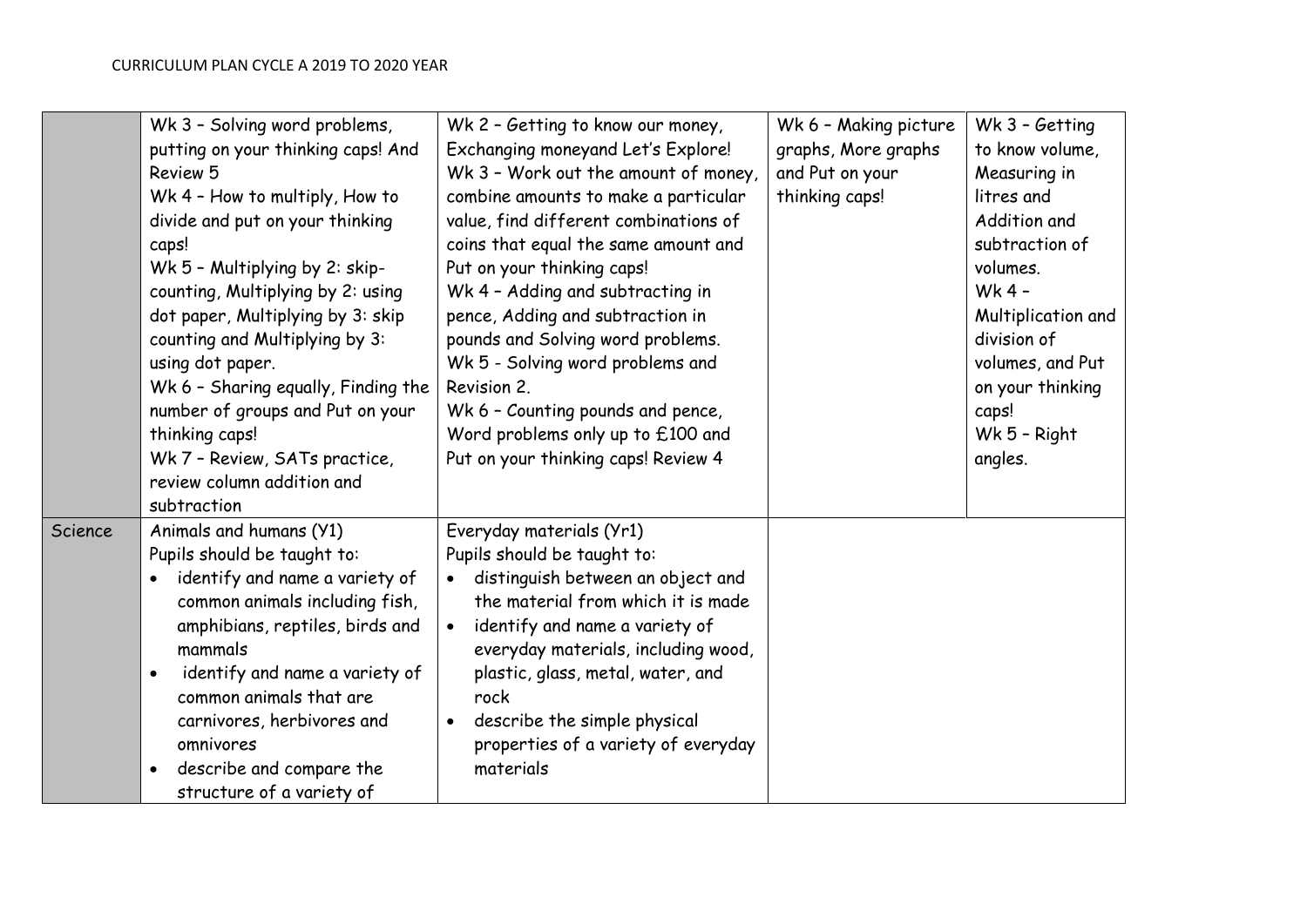|          | common animals (fish,<br>amphibians, reptiles, birds and<br>mammals, including pets)<br>Animals and Humans (Y2)<br>Pupils should be taught to:<br>notice that animals, including<br>$\bullet$<br>humans, have offspring which<br>grow into adults<br>find out about and describe<br>$\bullet$<br>the basic needs of animals,<br>including humans, for survival<br>(water, food and air)<br><b>Working Scientifically:</b><br>Asking simple questions<br>$\bullet$<br>Observing closely<br>$\bullet$<br>Performing simple tests<br>$\bullet$<br>Identifying and classifying<br>$\bullet$<br>Using their observations to<br>$\bullet$<br>suggest answers to questions<br>Gathering and recording data | compare and group together a<br>$\bullet$<br>variety of everyday materials on<br>the basis of their simple physical<br>properties.<br>Everyday Materials (Yr2)<br>Pupils should be taught to:<br>identify and compare the<br>suitability of a variety of everyday<br>materials, including wood, metal,<br>plastic, glass, brick, rock, paper and<br>cardboard for particular uses<br>find out how the shapes of solid<br>$\bullet$<br>objects made from some materials<br>can be changed by squashing,<br>bending, twisting and stretching.<br>Look at materials that are good for<br>structures<br>Test materials<br><b>Working Scientifically:</b><br>Asking simple questions<br>Observing closely<br>Performing simple tests<br>Identifying and classifying |                                                                 |
|----------|-----------------------------------------------------------------------------------------------------------------------------------------------------------------------------------------------------------------------------------------------------------------------------------------------------------------------------------------------------------------------------------------------------------------------------------------------------------------------------------------------------------------------------------------------------------------------------------------------------------------------------------------------------------------------------------------------------|----------------------------------------------------------------------------------------------------------------------------------------------------------------------------------------------------------------------------------------------------------------------------------------------------------------------------------------------------------------------------------------------------------------------------------------------------------------------------------------------------------------------------------------------------------------------------------------------------------------------------------------------------------------------------------------------------------------------------------------------------------------|-----------------------------------------------------------------|
|          |                                                                                                                                                                                                                                                                                                                                                                                                                                                                                                                                                                                                                                                                                                     | Using their observations to suggest<br>$\bullet$                                                                                                                                                                                                                                                                                                                                                                                                                                                                                                                                                                                                                                                                                                               |                                                                 |
|          |                                                                                                                                                                                                                                                                                                                                                                                                                                                                                                                                                                                                                                                                                                     | answers to questions<br>Gathering and recording data                                                                                                                                                                                                                                                                                                                                                                                                                                                                                                                                                                                                                                                                                                           |                                                                 |
| Geograph | Human and physical features:                                                                                                                                                                                                                                                                                                                                                                                                                                                                                                                                                                                                                                                                        |                                                                                                                                                                                                                                                                                                                                                                                                                                                                                                                                                                                                                                                                                                                                                                | Locational knowledge                                            |
| Y        | The location of hot and cold<br>$\bullet$<br>areas of the world in relation                                                                                                                                                                                                                                                                                                                                                                                                                                                                                                                                                                                                                         |                                                                                                                                                                                                                                                                                                                                                                                                                                                                                                                                                                                                                                                                                                                                                                | name and locate the world's seven<br>continents and five oceans |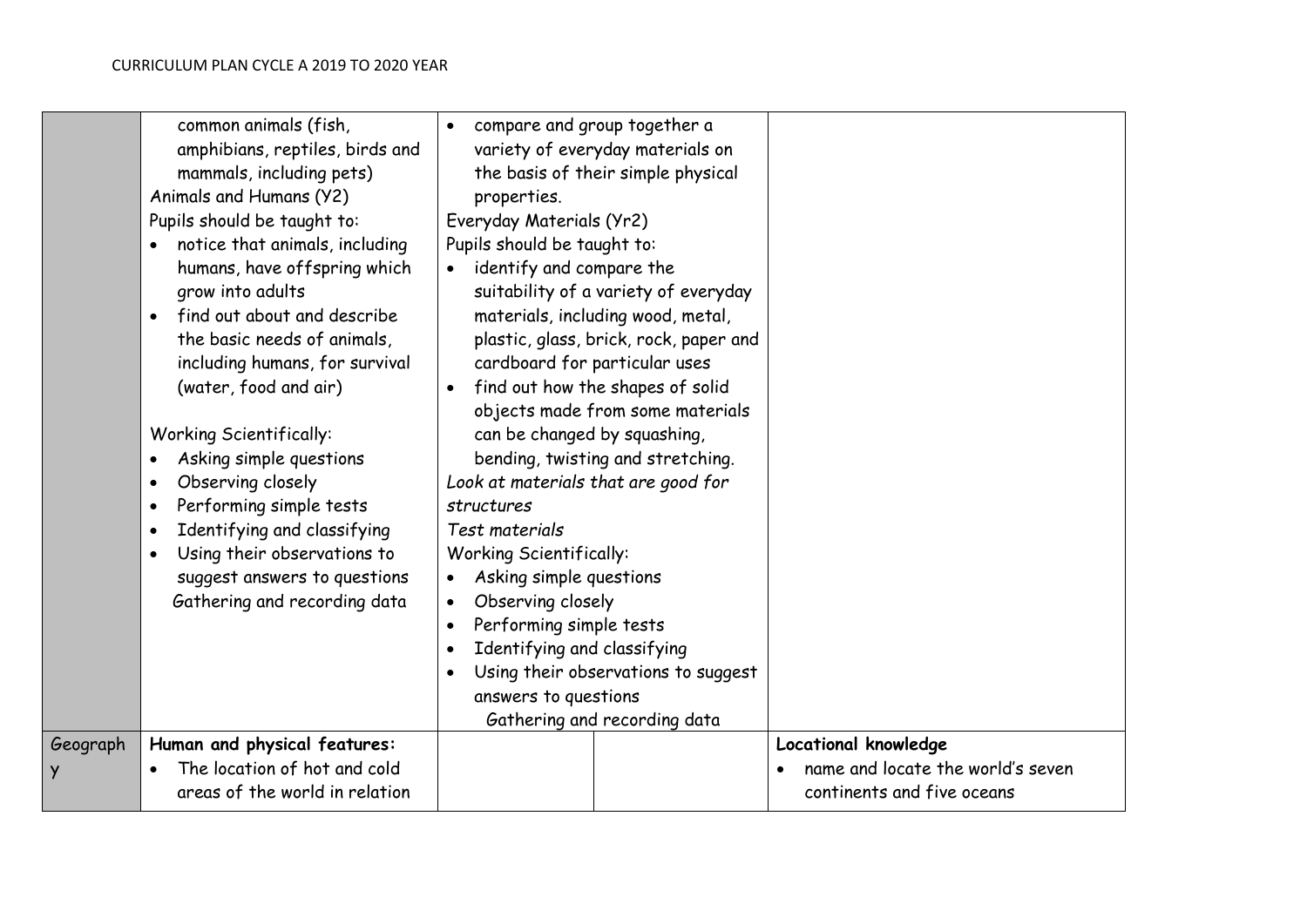|         | to the Equator and the North<br>and South Poles                                          |                                         | name, locate and identify<br>$\bullet$<br>characteristics of the four countries<br>and capital cities of the United<br>Kingdom and its surrounding seas                                                                                                                                                                                                                                                                                                                                                                                                                                                                                                                                                  |
|---------|------------------------------------------------------------------------------------------|-----------------------------------------|----------------------------------------------------------------------------------------------------------------------------------------------------------------------------------------------------------------------------------------------------------------------------------------------------------------------------------------------------------------------------------------------------------------------------------------------------------------------------------------------------------------------------------------------------------------------------------------------------------------------------------------------------------------------------------------------------------|
|         | key physical features, including:<br>soil, valley, vegetation, forest, hill,<br>mountain |                                         | Place knowledge<br>understand geographical similarities<br>and differences through studying the<br>human and physical geography of a<br>small area of the United Kingdom, and<br>of a small area in a contrasting non-<br>European country<br>(Seaside resort in UK compare with a<br>Caribbean Island) (e-mail RJ Australia)<br>Geographical skills and fieldwork<br>use world maps, atlases and globes to<br>identify the United Kingdom and its<br>countries, as well as the countries,<br>continents and oceans studied at this<br>key stage<br>Devise a simple and construct basic<br>symbols and keys<br>Human and Physical Geography<br>Use vocabulary, beach, cliff, coast,<br>sea, ocean, river |
| History | History of Bears                                                                         | Towers, Tunnels and Turrets             |                                                                                                                                                                                                                                                                                                                                                                                                                                                                                                                                                                                                                                                                                                          |
|         | Changes within                                                                           | The lives of significant individuals in |                                                                                                                                                                                                                                                                                                                                                                                                                                                                                                                                                                                                                                                                                                          |
|         | living memory                                                                            | the past who have contributed to        |                                                                                                                                                                                                                                                                                                                                                                                                                                                                                                                                                                                                                                                                                                          |
|         | <b>Teddy Roosevelt</b>                                                                   | national and international              |                                                                                                                                                                                                                                                                                                                                                                                                                                                                                                                                                                                                                                                                                                          |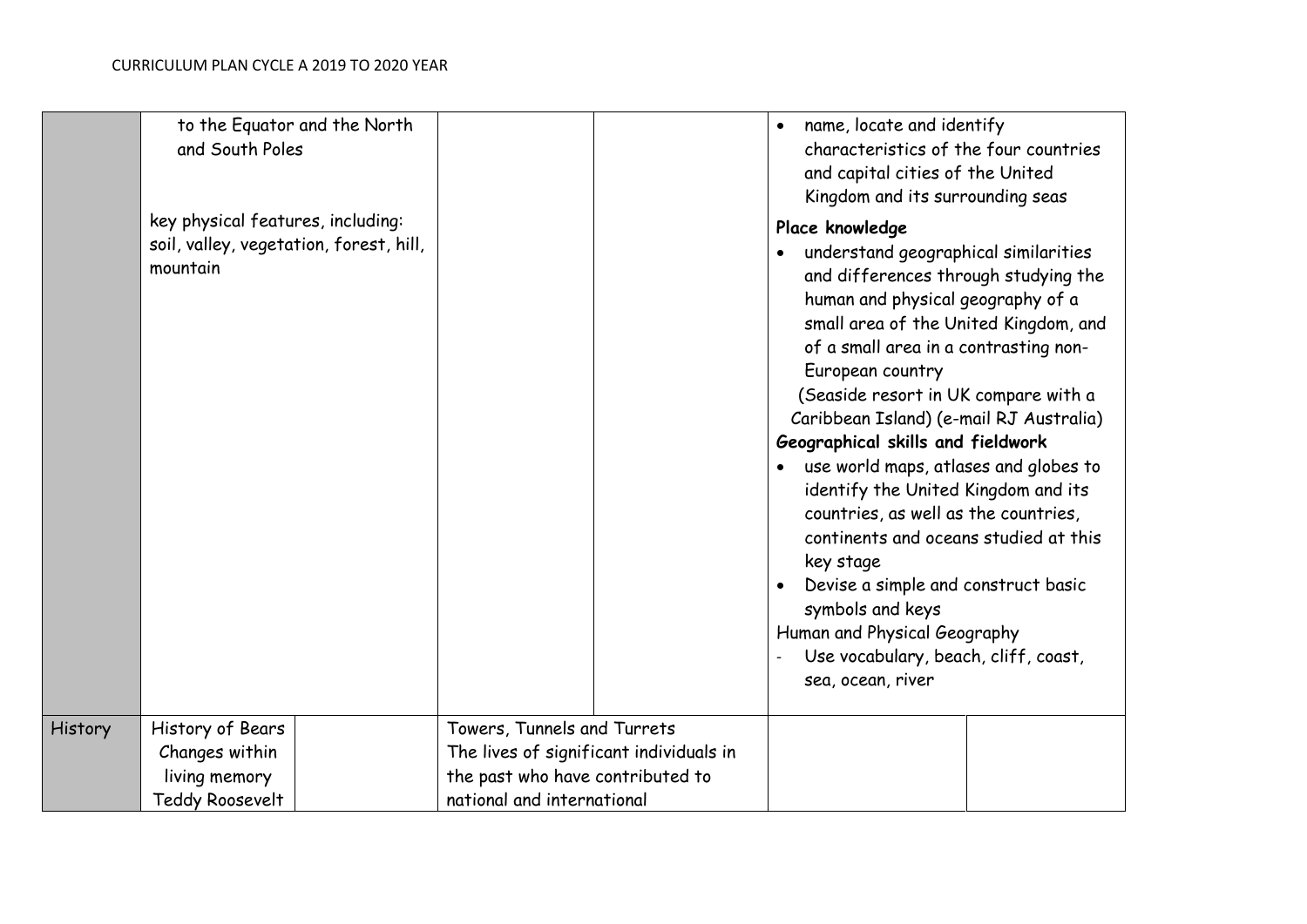|     | Famous Bears e.g                                        | achievements. Some should be used to        |                                              |
|-----|---------------------------------------------------------|---------------------------------------------|----------------------------------------------|
|     | Paddington                                              | compare aspects of life in different        |                                              |
|     | Timeline of                                             | periods [for example, Elizabeth I and       |                                              |
|     | Bears from                                              | Queen Victoria,                             |                                              |
|     | different                                               | <b>British Values</b>                       |                                              |
|     | decades                                                 | Changes within living memory.               |                                              |
|     |                                                         | Where appropriate, these should             |                                              |
|     |                                                         | be used to reveal aspects of change         |                                              |
|     |                                                         | in national life                            |                                              |
|     |                                                         | Significant historical events,<br>$\bullet$ |                                              |
|     |                                                         | people and places in their own              |                                              |
|     |                                                         | locality. (Tattershall Castle)              |                                              |
|     |                                                         | Timeline of important king and              |                                              |
|     |                                                         | queen                                       |                                              |
|     |                                                         | Compare queen Elizabeth 1, Queen            |                                              |
|     |                                                         | Victoria and Queen Elizabeth 2              |                                              |
| Art | Autumn Term 1                                           | Spring Term 1                               | Summer Term 1                                |
|     | Pupils should be taught:                                |                                             | Pupils should be taught:                     |
|     | to use a range of materials                             | Pupils should be taught to:                 | to use a range of materials creatively       |
|     | creatively to design and make                           | to use drawing, painting and<br>$\bullet$   | to design and make products                  |
|     | products                                                | sculpture to develop and share              | to develop a wide range of art and           |
|     | to use <mark>drawing</mark> , painting and<br>$\bullet$ | their ideas, experiences and                | design techniques in using colour,           |
|     | sculpture to develop and share                          | imagination                                 | pattern, texture, and space                  |
|     | their ideas, experiences and                            | Pupils should be taught:                    | (Collage skills to culminate in a landscape) |
|     | imagination                                             | about the work of a range of<br>$\bullet$   | (select, sort, cut, tear, range of           |
|     |                                                         | artists, craft makers and                   | materials)                                   |
|     | to develop a wide range of art<br>$\bullet$             | designers, describing the                   |                                              |
|     | and design techniques in using                          | differences and similarities                | Pupils should be taught:                     |
|     |                                                         |                                             |                                              |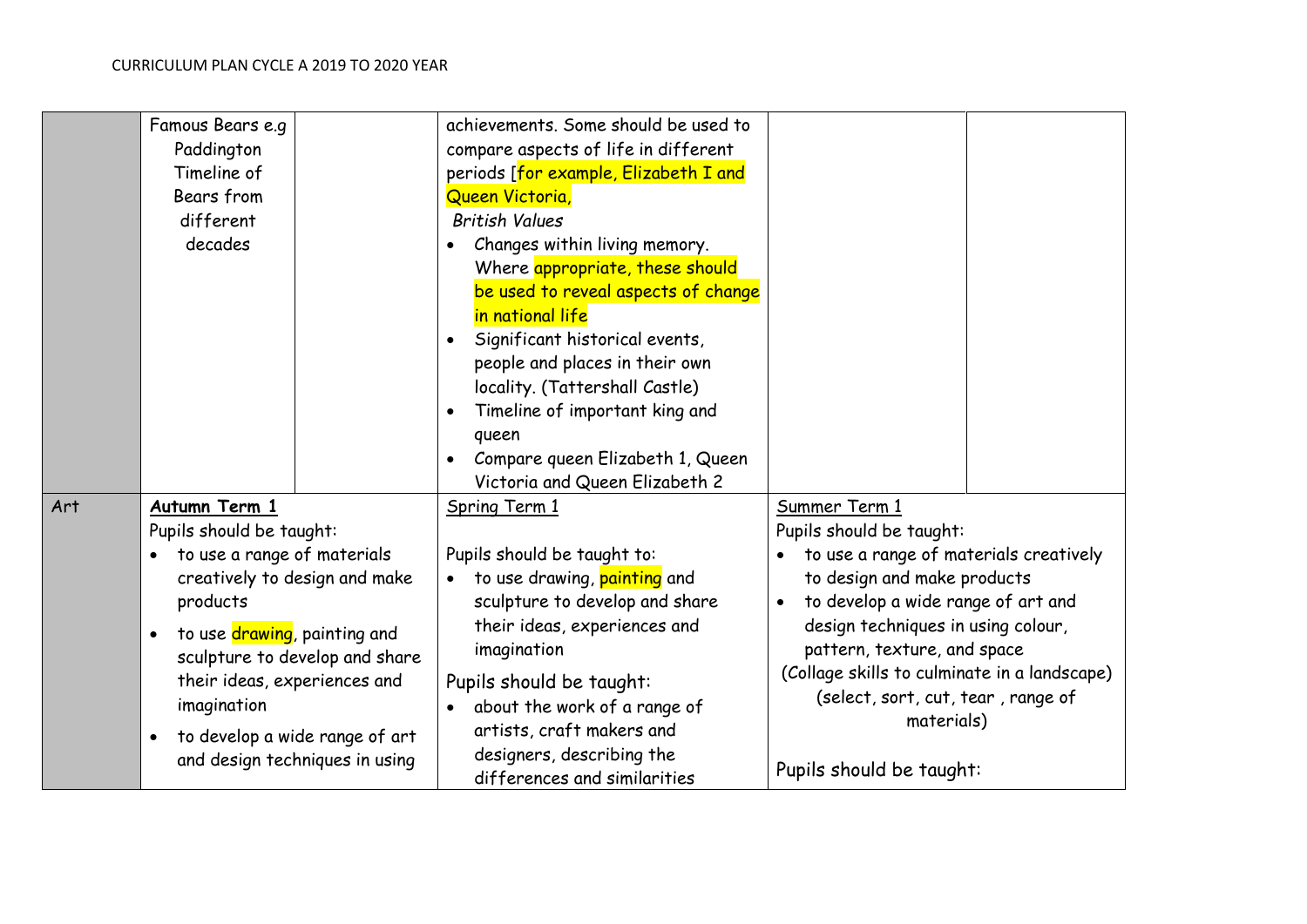|       | colour, pattern, line, shape,<br>form<br>Use a range of different drawing<br>materials to create pictures if<br>popular pets from memory and<br>from photographs provided. Draw<br>the animals shape and outline,<br>capturing recognisable features<br>such as ears, tails, teeth and paws.<br>Texture and pattern e.g fur,<br>feathers or scales, uses pens,<br>pencils and brushes<br>Drawing - Portraits | between different practices and<br>disciplines, and making links to<br>their own work.<br>Drawing - Pastels<br>Paul Klee                                                                                                                                                                                                                                               | about the work of a range of artists,<br>$\bullet$<br>craft makers and designers, describing<br>the differences and similarities<br>between different practices and<br>disciplines, and making links to their<br>own work.<br>Collage - Seascapes |
|-------|--------------------------------------------------------------------------------------------------------------------------------------------------------------------------------------------------------------------------------------------------------------------------------------------------------------------------------------------------------------------------------------------------------------|------------------------------------------------------------------------------------------------------------------------------------------------------------------------------------------------------------------------------------------------------------------------------------------------------------------------------------------------------------------------|---------------------------------------------------------------------------------------------------------------------------------------------------------------------------------------------------------------------------------------------------|
| D & T | Autumn Term 2<br>Design<br>design purposeful, functional,<br>appealing products for<br>themselves and other users<br>based on design criteria<br>generate, develop, model and<br>communicate their ideas<br>through talking, drawing,<br>templates, mock-ups and,<br>where appropriate, information<br>and communication technology<br>Make                                                                  | Spring Term 2 - Structures<br>Design<br>design purposeful, functional,<br>appealing products for themselves<br>and other users based on design<br>criteria<br>generate, develop, model and<br>$\bullet$<br>communicate their ideas through<br>talking, drawing, templates, mock-<br>ups and, where appropriate,<br>information and communication<br>technology<br>Make | Summer Term 2<br>Food<br>Link with Water<br>Healthy snack linked to scurvy (struggled<br>to keep healthy) - lack of fresh fruit                                                                                                                   |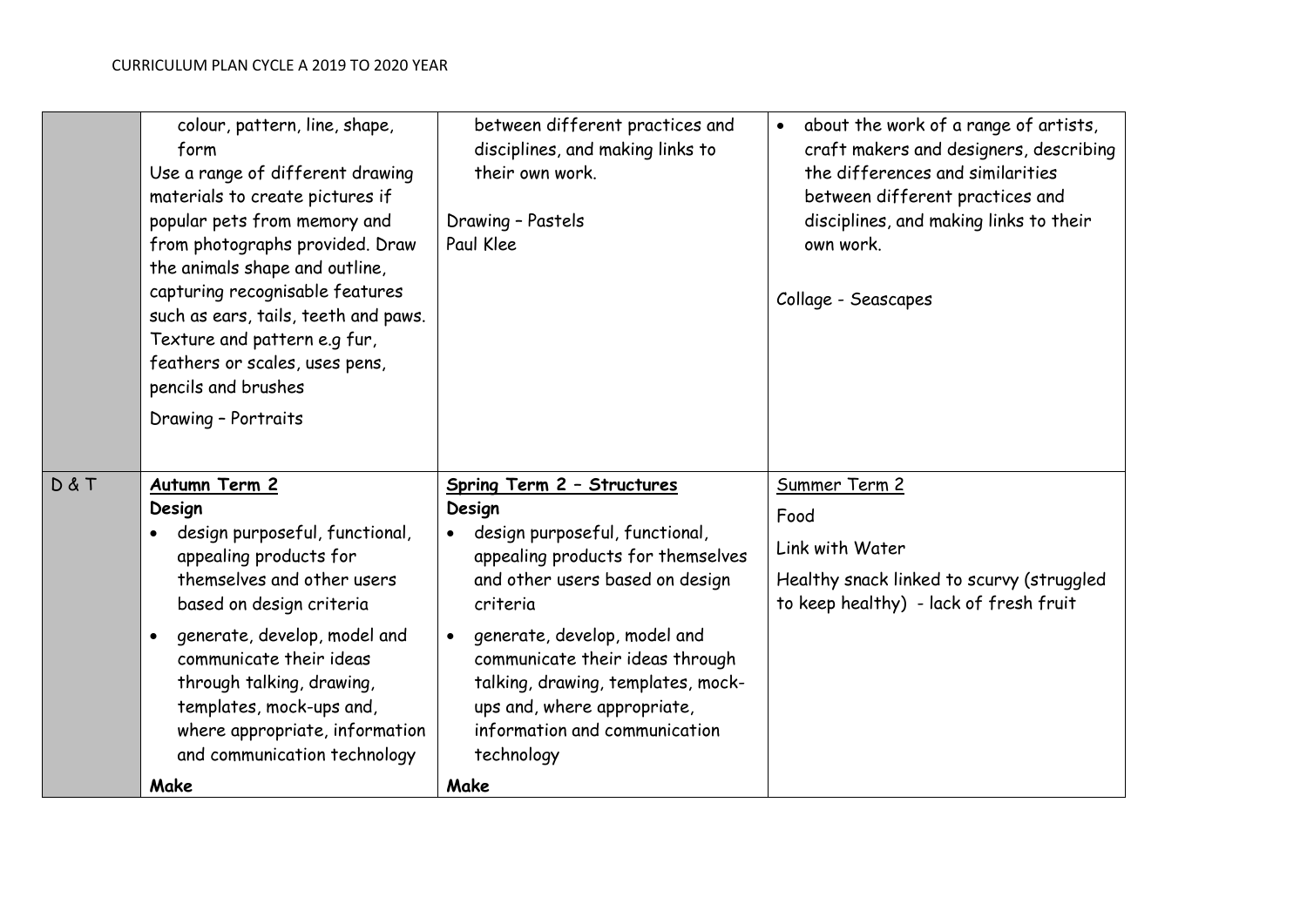|           | $\bullet$<br>cutting, shaping, joining and<br>finishing]<br>select from and use a wide<br>$\bullet$<br>range of materials and<br>components, including<br>Evaluate<br>$\bullet$<br>existing products<br>evaluate their ideas and<br>$\bullet$<br>products against design<br>criteria<br><b>Technical knowledge</b><br>explore and use mechanisms<br>$\bullet$<br>[for example, wheels and<br>axles], in their products.<br>Make a vehicle to travel to teddy<br>bear picnic<br>Mechanisms KS1 Project on a Page<br>Textiles - Christmas Theme | select from and use a range of<br>tools and equipment to perform<br>practical tasks [for example,<br>construction materials, textiles<br>explore and evaluate a range of | • select from and use a range of<br>tools and equipment to perform<br>practical tasks [for example,<br>cutting, shaping, joining and<br>finishing]<br>$\bullet$<br>construction materials, textiles<br>Evaluate<br>explore and evaluate a range of<br>existing products<br>against design criteria<br><b>Technical knowledge</b><br>$\bullet$<br>products.<br>From the science knowledge of<br>materials - design and create our own<br>super strong fortress<br>Including a winding mechanism<br><b>KS1 DT association</b> | select from and use a wide range of<br>materials and components, including<br>evaluate their ideas and products<br>explore and use mechanisms [for<br>example, wheels and axles], in their |                                                                                                     |                                                                                          |
|-----------|-----------------------------------------------------------------------------------------------------------------------------------------------------------------------------------------------------------------------------------------------------------------------------------------------------------------------------------------------------------------------------------------------------------------------------------------------------------------------------------------------------------------------------------------------|--------------------------------------------------------------------------------------------------------------------------------------------------------------------------|-----------------------------------------------------------------------------------------------------------------------------------------------------------------------------------------------------------------------------------------------------------------------------------------------------------------------------------------------------------------------------------------------------------------------------------------------------------------------------------------------------------------------------|--------------------------------------------------------------------------------------------------------------------------------------------------------------------------------------------|-----------------------------------------------------------------------------------------------------|------------------------------------------------------------------------------------------|
| Computing | Esafety - Jessi                                                                                                                                                                                                                                                                                                                                                                                                                                                                                                                               | Use of                                                                                                                                                                   | Esafety - Year 1                                                                                                                                                                                                                                                                                                                                                                                                                                                                                                            | Word - letters                                                                                                                                                                             | Scratch Junior                                                                                      | The night pirates/                                                                       |
|           | e and Friends                                                                                                                                                                                                                                                                                                                                                                                                                                                                                                                                 | Publisher                                                                                                                                                                | Twinkl                                                                                                                                                                                                                                                                                                                                                                                                                                                                                                                      | Touch type                                                                                                                                                                                 | understand what algorithms                                                                          | lighthouses-                                                                             |
|           | Use technology<br>safely and                                                                                                                                                                                                                                                                                                                                                                                                                                                                                                                  | use technology<br>purposefully to create,<br>organise, store,                                                                                                            | To create, name<br>and date my digital<br>creative work.                                                                                                                                                                                                                                                                                                                                                                                                                                                                    | use technology<br>purposefully to create,<br>organise, store,                                                                                                                              | are; how they are<br>implemented as programs on<br>digital devices; and that<br>programs execute by | Crumble<br>understand what algorithms<br>are; how they are<br>implemented as programs on |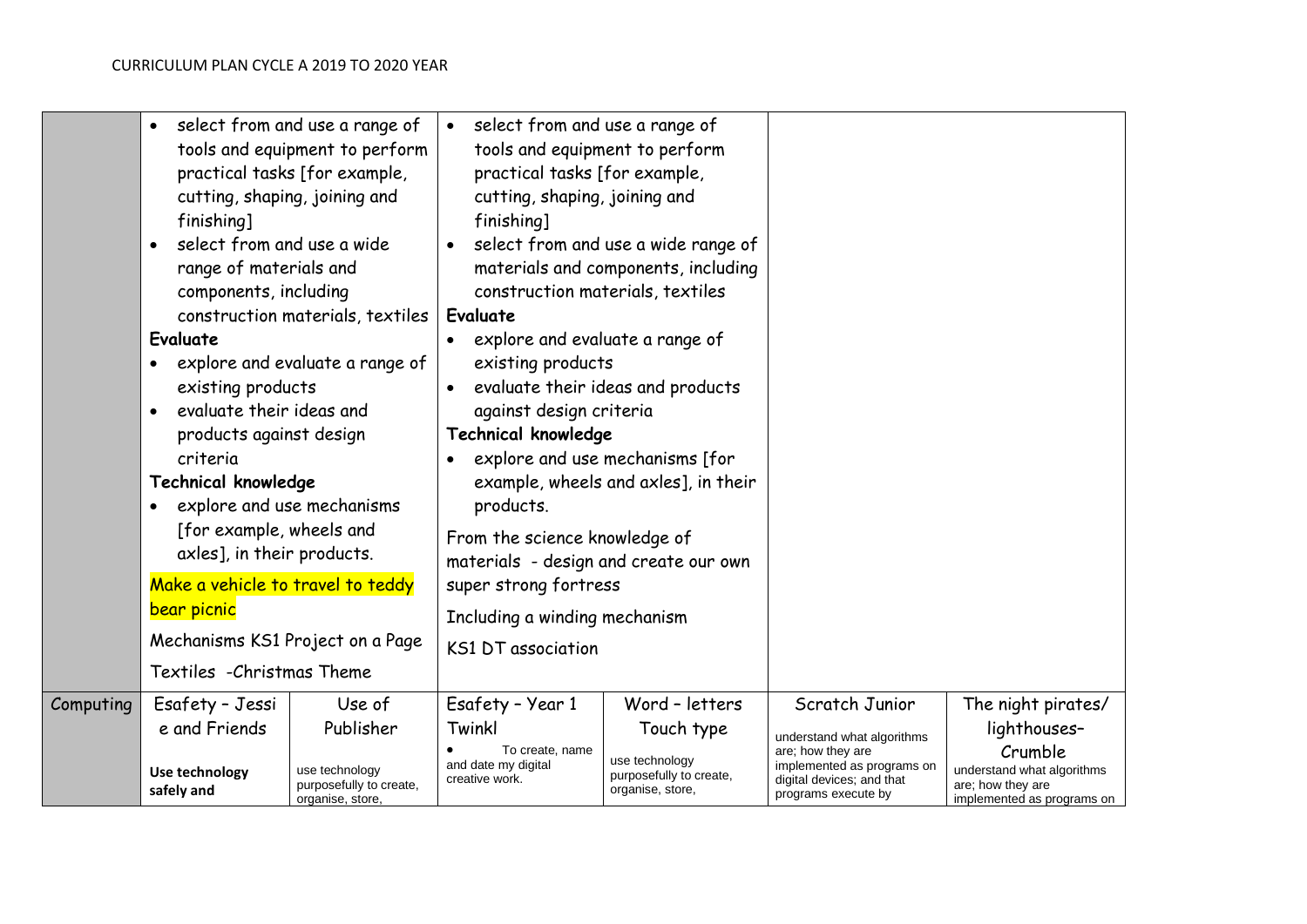|              | respectfully,<br>keeping personal<br>information private;<br>identify where to go<br>for help and<br>support when they<br>have concerns<br>about content or<br>contact on the<br>internet or other<br>online technologies<br>Managing<br>online<br>information<br>Copyright and<br>ownership<br>https://projectevolv<br>e.co.uk/toolkit/ | manipulate and retrieve<br>digital content                                                                                                                                                    | To safely search<br>$\bullet$<br>for images online.<br>To understand<br>$\bullet$<br>how to communicate<br>safely online.<br>$\bullet$<br>To understand<br>what personal information<br>I need to keep safe.<br>$\bullet$<br>To explore how<br>to use email to safely<br>communicate.<br>To apply my<br>online safety knowledge to<br>help others make good<br>choices online. | manipulate and retrieve<br>digital content | following precise and<br>unambiguous instructions<br>create and debug simple<br>programs<br>use logical reasoning to<br>predict the behaviour of<br>simple programs | digital devices; and that<br>programs execute by<br>following precise and<br>unambiguous instructions<br>create and debug simple<br>programs<br>use logical reasoning to<br>predict the behaviour of<br>simple programs |
|--------------|------------------------------------------------------------------------------------------------------------------------------------------------------------------------------------------------------------------------------------------------------------------------------------------------------------------------------------------|-----------------------------------------------------------------------------------------------------------------------------------------------------------------------------------------------|--------------------------------------------------------------------------------------------------------------------------------------------------------------------------------------------------------------------------------------------------------------------------------------------------------------------------------------------------------------------------------|--------------------------------------------|---------------------------------------------------------------------------------------------------------------------------------------------------------------------|-------------------------------------------------------------------------------------------------------------------------------------------------------------------------------------------------------------------------|
| <b>Music</b> | Animals<br>Year 1 (Unit 3) and<br>2 (Unit 5)                                                                                                                                                                                                                                                                                             | Christmas<br>Concert<br>Sing a song<br>$\bullet$<br>together as a<br>group<br>(Concert)<br>Combine<br>$\bullet$<br>voices and<br>movement<br>to perform<br>a chant and<br>a song<br>(Concert) | Storytime<br>Year 1 (Unit 9)<br>Storytime<br>Year 2 (Unit 7)                                                                                                                                                                                                                                                                                                                   |                                            | Weather<br>Year 1 (Unit 4)<br>Weather<br>Year 2 (Unit 9)                                                                                                            |                                                                                                                                                                                                                         |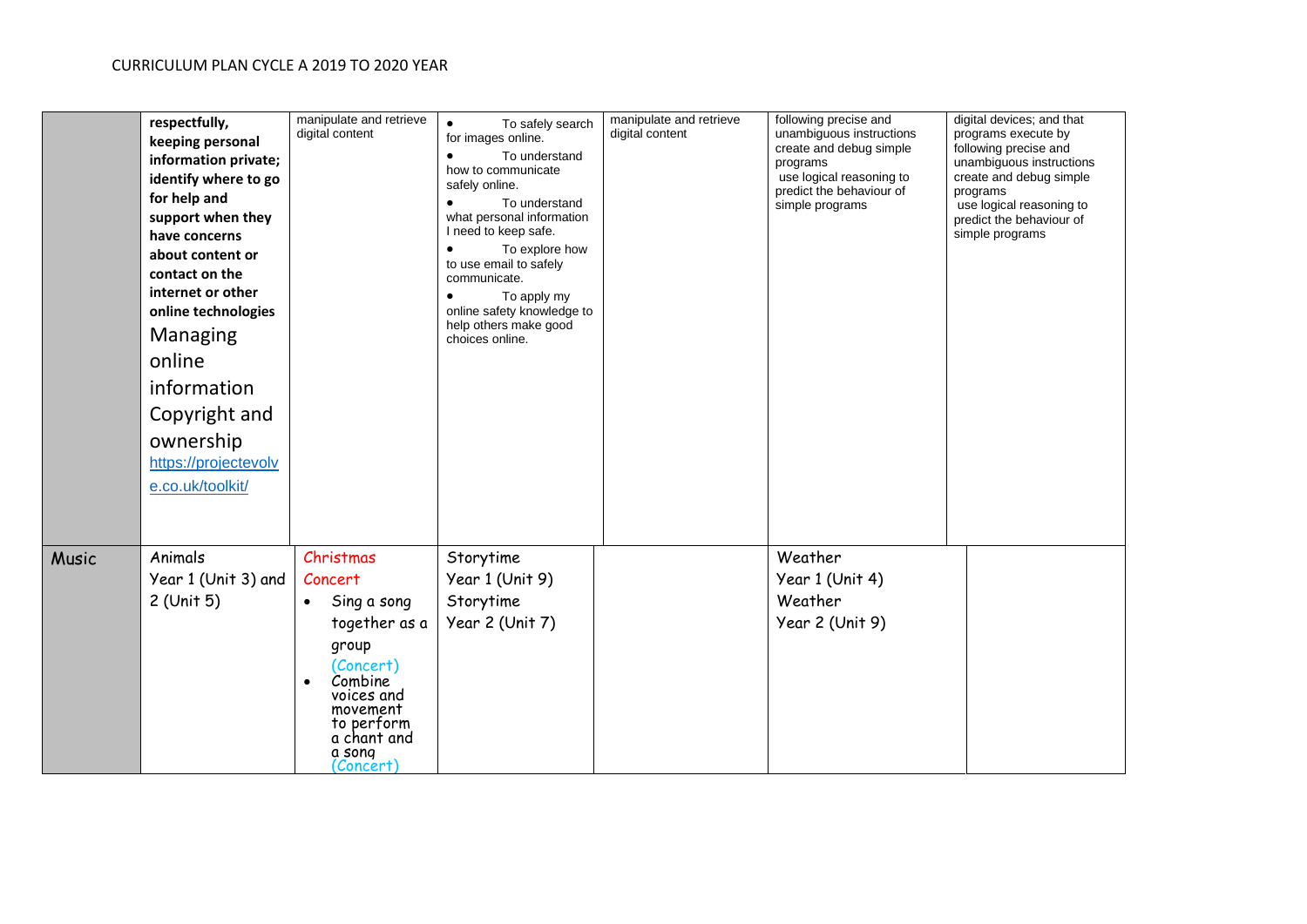|                                                                                                                                                                                                                                                                                                    | parts while<br>playing a<br>steady beat<br>(Concert)<br>Understan<br>d pitch<br>through<br>singing,<br>movement,<br>and note<br>names<br>(Concert)                                                                 |                                                                                                                                                                                                                                                               |                                                                                                                                                                                                                                                                                                           |                                                                                                                                                                                                                                                                                                                                          |                                                                                                                                                                                                                                                                                                  |
|----------------------------------------------------------------------------------------------------------------------------------------------------------------------------------------------------------------------------------------------------------------------------------------------------|--------------------------------------------------------------------------------------------------------------------------------------------------------------------------------------------------------------------|---------------------------------------------------------------------------------------------------------------------------------------------------------------------------------------------------------------------------------------------------------------|-----------------------------------------------------------------------------------------------------------------------------------------------------------------------------------------------------------------------------------------------------------------------------------------------------------|------------------------------------------------------------------------------------------------------------------------------------------------------------------------------------------------------------------------------------------------------------------------------------------------------------------------------------------|--------------------------------------------------------------------------------------------------------------------------------------------------------------------------------------------------------------------------------------------------------------------------------------------------|
| P.E.<br>Carle -<br>Gymnastics<br>introductory unit<br>Games<br>introduction unit<br>Mckee -<br><b>Gymnastics Unit</b><br>$C$ (Rec)<br>Games Unit 4<br><b>Ball and Bat</b><br>Donaldson-<br><b>Gymnastics Unit</b><br>F Rock and Roll<br>(Year 1)<br>Games Unit 1<br>(Year 1) Using a<br>large ball | Carle -<br>Gymnastics<br>Unit A<br>Travelling<br>Dance iMove<br>Animals<br>Mckee -<br>Gymnastics<br>Unit D Flight<br>(Y1)<br>Dance iMove<br>Animals cycle A<br>Donaldson-<br>Dance -<br>Handa's<br>Surprise Unit 3 | McKee -<br><b>Gymnastics Unit</b><br>E Points and<br>Patches<br>Dance - Fairy<br>tales<br>Donaldson - gym<br>unit $H(Y2)$ high<br>and low<br>Dance Y1/2 -<br>Fairy tales<br>Hargreaves-<br>Gym unit K Y2<br>linking<br>movements<br>Dance Y2 - Fairy<br>tales | Carle-Games Unit 1<br>Beanbags<br>-Dance Nursery<br>Rhymes<br>McKee- Games Unit<br>1 Using a Large Ball<br>Dance - Nursery<br>Rhymes<br>Donaldson<br>Dance unit 1 - Y2<br>the cat + balloons +<br>reach for the stars<br>(SW)<br>Y1/2 Games unit 2<br>y1 throwing and<br>catching + aiming<br>Hargreaves- | Carle - Athletics<br>Games Unit 2 medium<br>size balls<br>iMoves Dance Pirates<br>McKee - Gymnastics<br>Unit G wide narrow<br>and curled<br>Athletics<br>iMoves Pirates<br>Donaldson<br>Team Games - Quick<br>Cricket, Kick Rounders<br>Athletics<br><i>iMoves Pirates</i><br>Hargreaves<br>Team Games - Quick<br>Cricket, Kick Rounders | Carle-Athletics<br>Sports Day<br>Games Unit 3<br>hoops and quoits<br>iMoves Sports<br>Jam, Healthy me<br>McKee-Athletics<br>Sports Day<br>Unit 2 Games<br>Throwing and<br>Catching, aiming<br>games<br>iMoves Sports<br>Jam, Healthy me<br>Donaldson-<br>Games Unit 3 Bat<br>and Ball skills and |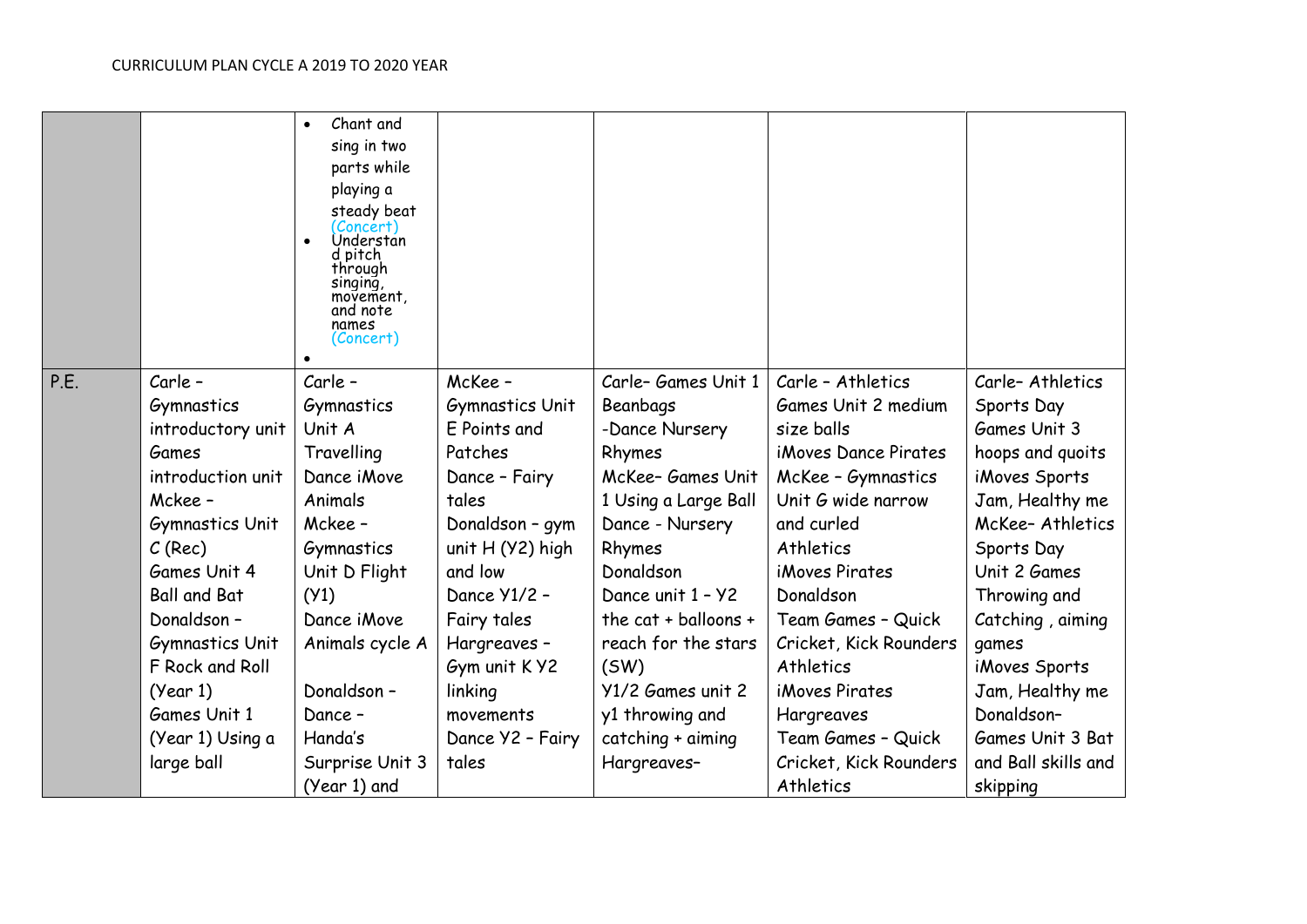|         | Hargreaves-                                                                                                                                                                                                                                   | iMove Animals     |                                                                                                                                                                              | Dance unit 4 y2    | iMoves Pirates                                                                                                                                                                                                                                | Games Unit 1       |
|---------|-----------------------------------------------------------------------------------------------------------------------------------------------------------------------------------------------------------------------------------------------|-------------------|------------------------------------------------------------------------------------------------------------------------------------------------------------------------------|--------------------|-----------------------------------------------------------------------------------------------------------------------------------------------------------------------------------------------------------------------------------------------|--------------------|
|         | <b>Gymnastics Unit</b>                                                                                                                                                                                                                        | Gymnastics        |                                                                                                                                                                              | Dance 34-40        |                                                                                                                                                                                                                                               | developing         |
|         | 1 (Year 2)                                                                                                                                                                                                                                    | Unit $G$ (Year 1) |                                                                                                                                                                              | Y2 - games unit 2  |                                                                                                                                                                                                                                               | partner work       |
|         | Pathways                                                                                                                                                                                                                                      | Wide, narrow      |                                                                                                                                                                              | y2 making up games |                                                                                                                                                                                                                                               | iMoves Sports      |
|         | Games Unit 1                                                                                                                                                                                                                                  | and curled        |                                                                                                                                                                              |                    |                                                                                                                                                                                                                                               |                    |
|         |                                                                                                                                                                                                                                               |                   |                                                                                                                                                                              | with a partner     |                                                                                                                                                                                                                                               | Jam, Healthy me    |
|         | (Year 2)                                                                                                                                                                                                                                      |                   |                                                                                                                                                                              |                    |                                                                                                                                                                                                                                               | Hargreaves-        |
|         | Throwing and                                                                                                                                                                                                                                  | Hargreaves -      |                                                                                                                                                                              |                    |                                                                                                                                                                                                                                               | Games Unit 3       |
|         | catching                                                                                                                                                                                                                                      | Dance -           |                                                                                                                                                                              |                    |                                                                                                                                                                                                                                               | Dribbling, kicking |
|         |                                                                                                                                                                                                                                               | Handa's           |                                                                                                                                                                              |                    |                                                                                                                                                                                                                                               | and hitting        |
|         |                                                                                                                                                                                                                                               | Surprise Unit 3   |                                                                                                                                                                              |                    |                                                                                                                                                                                                                                               | Games Unit 4       |
|         |                                                                                                                                                                                                                                               | (Year 1) and      |                                                                                                                                                                              |                    |                                                                                                                                                                                                                                               | group games        |
|         |                                                                                                                                                                                                                                               | iMove Animals     |                                                                                                                                                                              |                    |                                                                                                                                                                                                                                               | iMoves Sports      |
|         |                                                                                                                                                                                                                                               | Gymnastics        |                                                                                                                                                                              |                    |                                                                                                                                                                                                                                               | Jam, Healthy me    |
|         |                                                                                                                                                                                                                                               | Unit $J$ (Year 2) |                                                                                                                                                                              |                    |                                                                                                                                                                                                                                               |                    |
|         |                                                                                                                                                                                                                                               | Turning and       |                                                                                                                                                                              |                    |                                                                                                                                                                                                                                               |                    |
|         |                                                                                                                                                                                                                                               | Spinning          |                                                                                                                                                                              |                    |                                                                                                                                                                                                                                               |                    |
| R.E.    | Islam<br>Community, worship and                                                                                                                                                                                                               |                   | Christians<br>God: What do people believe about                                                                                                                              |                    | Creation / The Natural World                                                                                                                                                                                                                  |                    |
|         |                                                                                                                                                                                                                                               |                   |                                                                                                                                                                              |                    | Creation/the natural world                                                                                                                                                                                                                    |                    |
| Cycle 2 | celebration: How do people<br>express their religion and<br>beliefs?<br>What do Muslims do to express<br>their beliefs?<br>Which celebrations are important<br>to Muslims?<br>Life journey, rites of passage:<br>How do people mark important |                   | God?<br>What do Christians learn and<br>understand about God through Old<br>Testament Bible stories?<br>What do stories in the New Testament<br>tell Christians about Jesus? |                    | At least two religions; at least one must                                                                                                                                                                                                     |                    |
|         |                                                                                                                                                                                                                                               |                   |                                                                                                                                                                              |                    | be a religion/belief system other than<br>Christianity and Islam.<br>Religious/non-religious accounts of the<br>origins of the universe; key religious<br>beliefs about the natural world and<br>human interaction with the natural<br>world. |                    |
|         |                                                                                                                                                                                                                                               |                   |                                                                                                                                                                              |                    |                                                                                                                                                                                                                                               |                    |
|         |                                                                                                                                                                                                                                               |                   |                                                                                                                                                                              |                    |                                                                                                                                                                                                                                               |                    |
|         |                                                                                                                                                                                                                                               |                   |                                                                                                                                                                              |                    |                                                                                                                                                                                                                                               |                    |
|         |                                                                                                                                                                                                                                               |                   |                                                                                                                                                                              |                    |                                                                                                                                                                                                                                               |                    |
|         |                                                                                                                                                                                                                                               |                   |                                                                                                                                                                              |                    |                                                                                                                                                                                                                                               |                    |
|         |                                                                                                                                                                                                                                               |                   |                                                                                                                                                                              |                    |                                                                                                                                                                                                                                               |                    |
|         |                                                                                                                                                                                                                                               |                   |                                                                                                                                                                              |                    |                                                                                                                                                                                                                                               |                    |
|         | events in life?                                                                                                                                                                                                                               |                   |                                                                                                                                                                              |                    | Being human: How does faith and belief<br>affect the way people live their lives?                                                                                                                                                             |                    |
|         |                                                                                                                                                                                                                                               |                   |                                                                                                                                                                              |                    |                                                                                                                                                                                                                                               |                    |
|         |                                                                                                                                                                                                                                               |                   |                                                                                                                                                                              |                    |                                                                                                                                                                                                                                               |                    |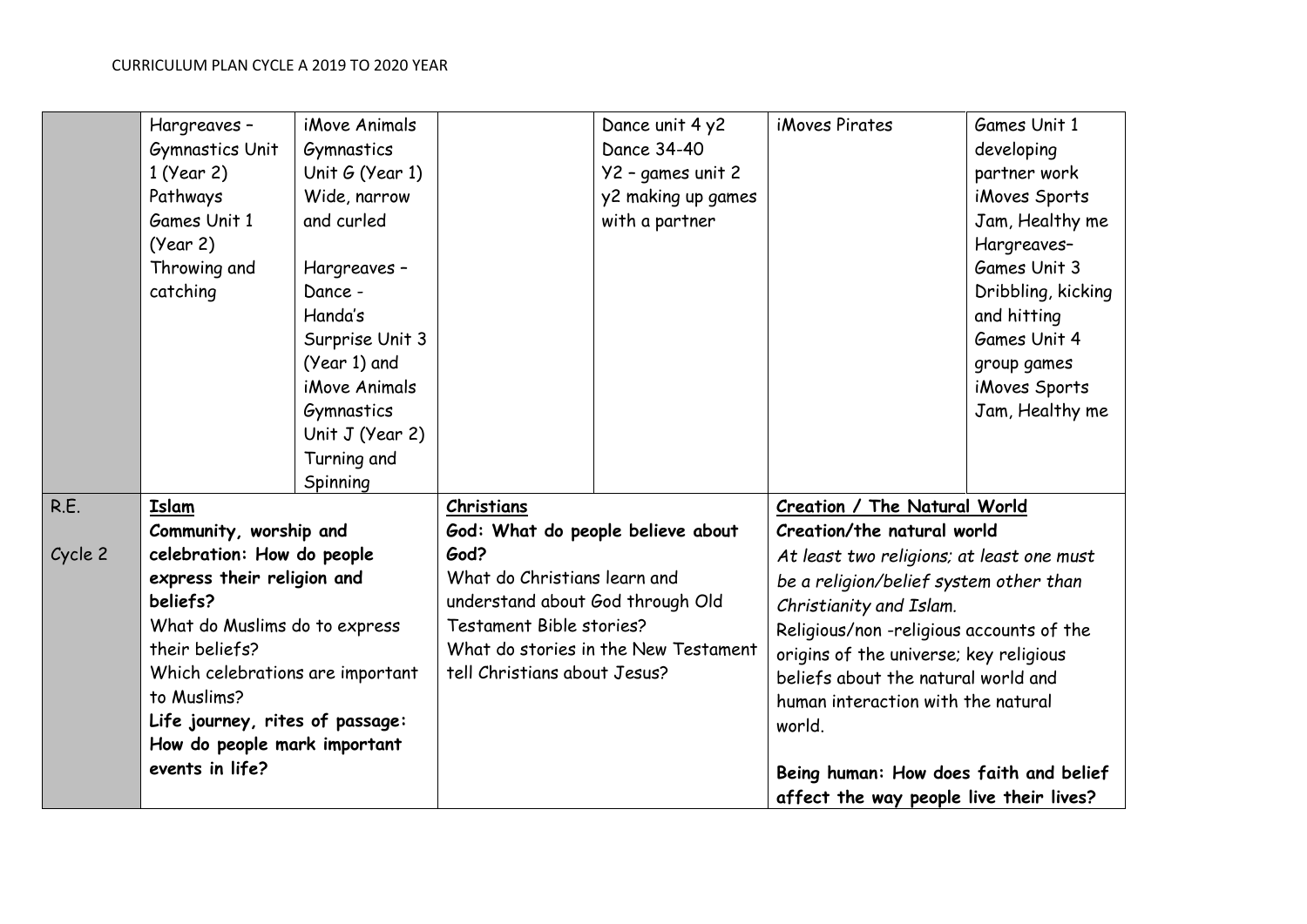|                 | What do Muslims do to celebrate<br>birth?                                                                                                                                                                                                                                                                                                                                                                                                                                                                                                                                                                                      |                                                                                                                          | What does the Bible say about how<br>Christians should treat others and live<br>their lives?<br>How can Christian faith and beliefs be<br>seen in the actions of inspirational<br>Christians? |                                                                     |
|-----------------|--------------------------------------------------------------------------------------------------------------------------------------------------------------------------------------------------------------------------------------------------------------------------------------------------------------------------------------------------------------------------------------------------------------------------------------------------------------------------------------------------------------------------------------------------------------------------------------------------------------------------------|--------------------------------------------------------------------------------------------------------------------------|-----------------------------------------------------------------------------------------------------------------------------------------------------------------------------------------------|---------------------------------------------------------------------|
| P.S.H.E.        | Jigsaw                                                                                                                                                                                                                                                                                                                                                                                                                                                                                                                                                                                                                         | Jigsaw                                                                                                                   | Jigsaw                                                                                                                                                                                        |                                                                     |
|                 | Being me in my world                                                                                                                                                                                                                                                                                                                                                                                                                                                                                                                                                                                                           | Celebrating differences                                                                                                  | Changing me                                                                                                                                                                                   |                                                                     |
|                 | (Refer to jigsaw folder)                                                                                                                                                                                                                                                                                                                                                                                                                                                                                                                                                                                                       | (Refer to jigsaw folder)                                                                                                 | (Refer to jigsaw folder)                                                                                                                                                                      |                                                                     |
| Passport<br>Day | Within EYFS and Keystage One, the children will experience four passport days throughout the year. Children will learn about England, Ireland, Scotland<br>and Wales.<br>Learning will focus on:<br>Naming, locating and identifying characteristics of the four countries and capital cities of the United Kingdom and its surrounding seas<br>$\bullet$<br>Use maps and atlases to identify the United Kingdom and its countries<br>Use simple compass directions and directional language to describe location<br>Use aerial photographs and plan perspectives to recognise landmarks and basic human and physical features |                                                                                                                          |                                                                                                                                                                                               |                                                                     |
|                 | use world maps, atlases and globes                                                                                                                                                                                                                                                                                                                                                                                                                                                                                                                                                                                             | use world maps, atlases and globes to                                                                                    | use world maps,                                                                                                                                                                               | use world maps,                                                     |
|                 | to identify the United Kingdom and                                                                                                                                                                                                                                                                                                                                                                                                                                                                                                                                                                                             | identify the United Kingdom and its                                                                                      | atlases and globes to                                                                                                                                                                         | atlases and globes                                                  |
|                 | its countries, as well as the                                                                                                                                                                                                                                                                                                                                                                                                                                                                                                                                                                                                  | countries, as well as the countries,                                                                                     | identify the United                                                                                                                                                                           | to identify the                                                     |
|                 | countries, continents and oceans<br>studied at this key stage                                                                                                                                                                                                                                                                                                                                                                                                                                                                                                                                                                  | continents and oceans studied at this<br>key stage                                                                       | Kingdom and its<br>countries, as well as<br>the countries,                                                                                                                                    | United Kingdom<br>and its countries,<br>as well as the              |
|                 | Use the same map to write the<br>countries, oceans etc.                                                                                                                                                                                                                                                                                                                                                                                                                                                                                                                                                                        | Focus on famous castles/landmarks<br><b>Buckingham Palace</b><br>Use the same map to write the<br>countries, oceans etc. | continents and oceans<br>studied at this key<br>stage<br>Focus of<br>seas/oceans/channels                                                                                                     | countries,<br>continents and<br>oceans studied at<br>this key stage |